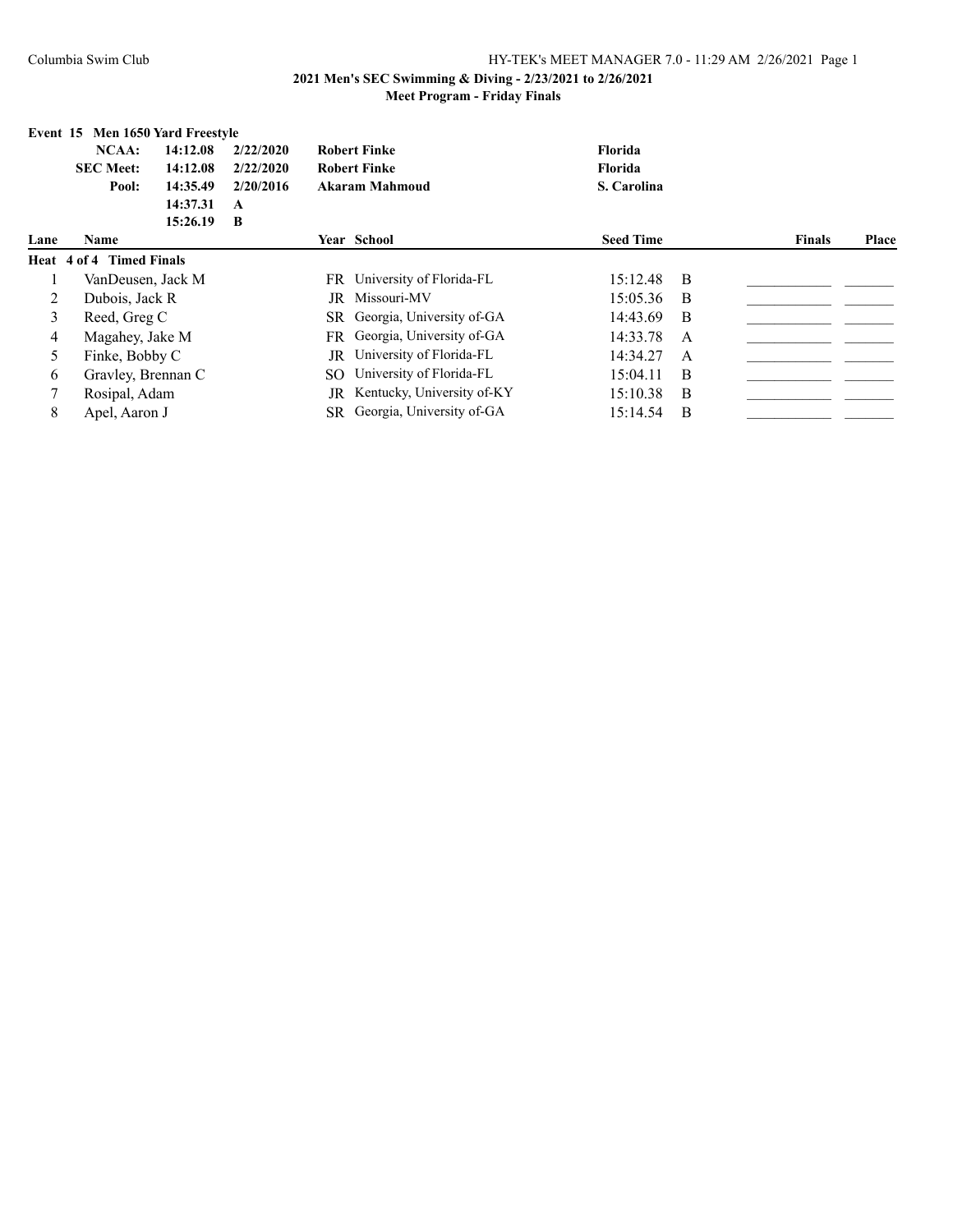|                   | Event 16 Men 200 Yard Backstroke |           |                 |                                  |            |   |               |       |
|-------------------|----------------------------------|-----------|-----------------|----------------------------------|------------|---|---------------|-------|
|                   | <b>NCAA:</b><br>1:35.73          | 3/26/2016 |                 | <b>Ryan Murphy</b>               | California |   |               |       |
|                   | <b>SEC Meet:</b><br>1:37.20      | 2/22/2020 |                 | <b>Shaine Casas</b>              | Texas A&M  |   |               |       |
|                   | 1:39.93<br>Pool:                 | 2/29/2020 |                 | <b>Jack Dahlgren</b>             | Missouri   |   |               |       |
|                   | 1:39.16                          | A         |                 |                                  |            |   |               |       |
|                   | 1:45.04<br>Name                  | B         |                 | Year School                      | Prelims    |   | <b>Finals</b> | Place |
| Lane<br>Heat 1    | C - Final                        |           |                 |                                  |            |   |               |       |
| 1                 | Connealy, Matthew C              |           |                 | SR Missouri-MV                   | 1:45.36    |   |               |       |
| $\overline{c}$    | Gogulski, Ethan D                |           | SO.             | Texas A&M University-GU          | 1:45.31    |   |               |       |
| 3                 | Ginieczki, Christian B           |           |                 | SR Auburn University-SE          | 1:45.12    |   |               |       |
| 4                 | Robinson, Alex A                 |           | <b>SR</b>       | University of Alabama-SE         | 1:44.75    | B |               |       |
| 5                 | Gordon, John Michael             |           | SO <sub>1</sub> | Kentucky, University of-KY       | 1:44.97    | B |               |       |
| 6                 | Malec, Mikolaj                   |           | <b>FR</b>       | Missouri-MV                      | 1:45.21    |   |               |       |
| 7                 | McGovern, Trevor Q               |           | <b>FR</b>       | University of Florida-FL         | 1:45.33    |   |               |       |
| 8                 | Jones, Elliott T                 |           |                 | FR Auburn University-SE          | 1:45.54    |   |               |       |
| Heat 2            | <b>B</b> - Final                 |           |                 |                                  |            |   |               |       |
| 1                 | Logan, Charlie R                 |           |                 | SO Georgia, University of-GA     | 1:44.16    | B |               |       |
| 2                 | Stoffle, Aidan F                 |           | SO <sub>1</sub> | Auburn University-SE             | 1:43.44    | B |               |       |
| 3                 | Beach, Ethan S                   |           | <b>SR</b>       | University of Florida-FL         | 1:43.06    | B |               |       |
| 4                 | Menke, Matthew T                 |           | SO <sub>1</sub> | University of Alabama-SE         | 1:42.62    | B |               |       |
| 5                 | Stelmar, Eric R                  |           | <b>FR</b>       | University of Alabama-SE         | 1:42.82    | B |               |       |
| 6                 | Smith, Lleyton A                 |           | <b>SO</b>       | Auburn University-SE             | 1:43.35    | B |               |       |
| 7                 | O'Connor, Chris J                |           | <b>FR</b>       | University of Alabama-SE         | 1:43.67    | B |               |       |
| $\,8\,$           | Barker, Kyle W                   |           | JR              | Kentucky, University of-KY       | 1:44.68    | B |               |       |
| Heat 3            | A - Final                        |           |                 |                                  |            |   |               |       |
| 1                 | Marcum, Jake L                   |           | <b>SO</b>       | University of Alabama-SE         | 1:42.24    | B |               |       |
| $\overline{2}$    | Dunham, Bradley T                |           | SO <sub>1</sub> | Georgia, University of-GA        | 1:41.90    | B |               |       |
| 3                 | Beach, Clark G                   |           | <b>SR</b>       | University of Florida-FL         | 1:40.89    | B |               |       |
| 4                 | Casas, Shaine M                  |           | <b>JR</b>       | Texas A&M University-GU          | 1:38.38    | A |               |       |
| 5                 | Acevedo, Javi C                  |           | <b>SR</b>       | Georgia, University of-GA        | 1:40.38    | B |               |       |
| 6                 | Dahlgren, Jack A                 |           | JR              | Missouri-MV                      | 1:41.58    | B |               |       |
| 7                 | Grum, Ian P                      |           | SO <sub>1</sub> | Georgia, University of-GA        | 1:42.06    | B |               |       |
| 8                 | Walsh, Keegan J                  |           | JR              | Georgia, University of-GA        | 1:42.34    | B |               |       |
| <b>Alternates</b> |                                  |           |                 |                                  |            |   |               |       |
| 1                 | Foley, Michael R                 |           |                 | FR Louisiana State University-LA | 1:45.58    |   |               |       |
| $\overline{2}$    | Blevins-Boor, Ben R              |           |                 | JR Tennessee-SE                  | 1:45.59    |   |               |       |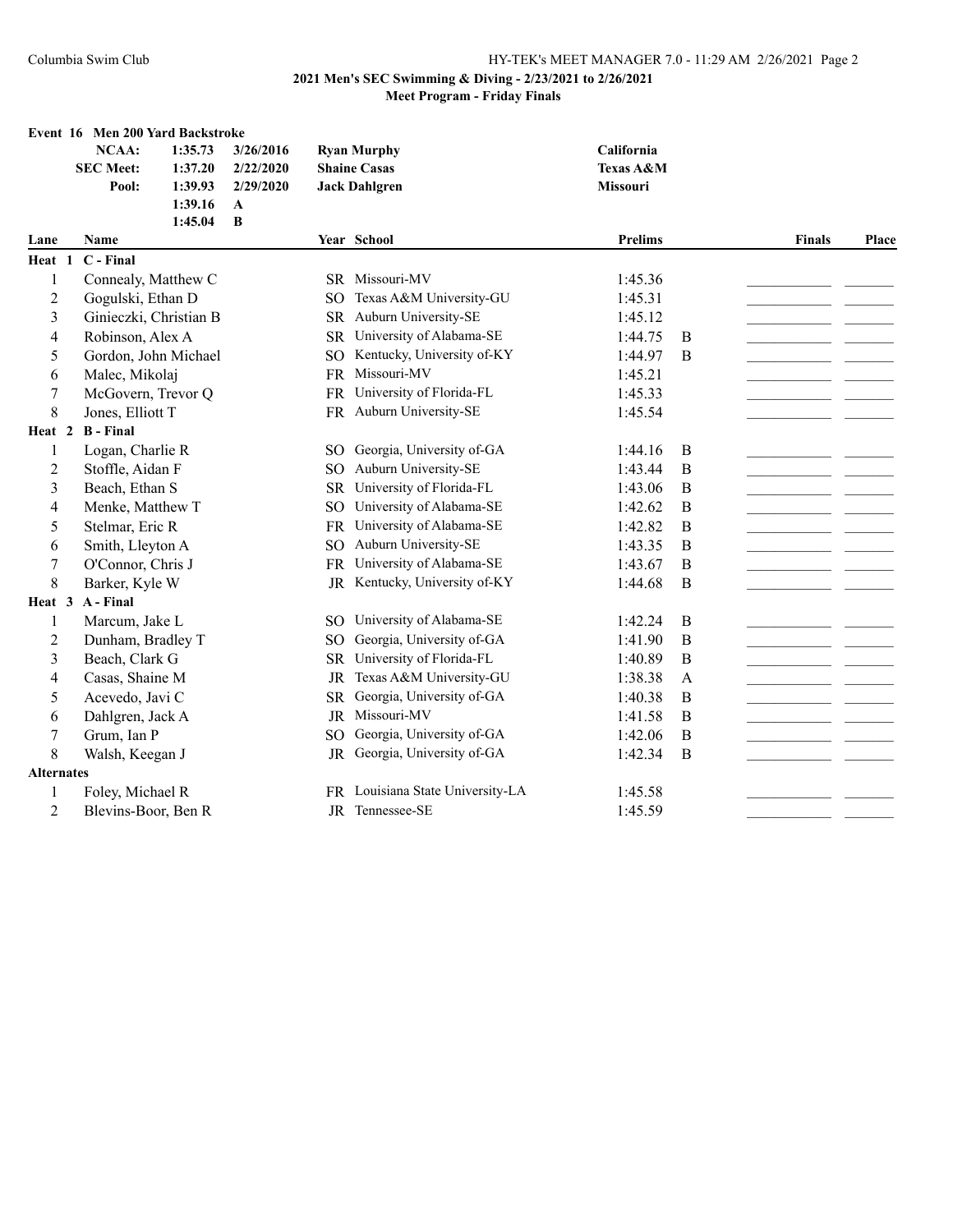|                   | Event 17 Men 100 Yard Freestyle |              |                 |                                              |                |              |               |       |
|-------------------|---------------------------------|--------------|-----------------|----------------------------------------------|----------------|--------------|---------------|-------|
|                   | NCAA:<br>39.90                  | 3/24/2018    |                 | <b>Caeleb Dressel</b>                        | Florida        |              |               |       |
|                   | <b>SEC Meet:</b><br>41.07       | 2/20/2016    |                 | <b>Caeleb Dressel</b>                        | Florida        |              |               |       |
|                   | Pool:<br>41.07                  | 2/20/2016    |                 | <b>Caeleb Dressel</b>                        | Florida        |              |               |       |
|                   | 41.71                           | $\mathbf{A}$ |                 |                                              |                |              |               |       |
|                   | 43.80                           | $\bf{B}$     |                 |                                              | <b>Prelims</b> |              |               |       |
| Lane              | <b>Name</b>                     |              |                 | Year School                                  |                |              | <b>Finals</b> | Place |
| Heat 1            | C - Final                       |              |                 |                                              |                |              |               |       |
| 1                 | Berg, Max                       |              |                 | FR Kentucky, University of-KY<br>Missouri-MV | 43.78          | B            |               |       |
| $\overline{2}$    | Reed, Grant D                   |              | <b>SR</b>       | Tennessee-SE                                 | 43.76          | B            |               |       |
| 3                 | Briggs, Nolan C                 |              | <b>JR</b>       | Missouri-MV                                  | 43.66          | B            |               |       |
| 4                 | Leach, Kyle P                   |              | <b>JR</b>       |                                              | 43.57          | B            |               |       |
| 5                 | Shperkin, Mark                  |              | SO.             | South Carolina-SC                            | 43.66          | B            |               |       |
| 6                 | Wilson, Daniel D                |              |                 | FR Missouri-MV                               | 43.69          | B            |               |       |
| 7                 | Davis, Isaac I                  |              | JR              | University of Florida-FL                     | 43.78          | B            |               |       |
| 8                 | Shea, Andrew L                  |              |                 | SR University of Alabama-SE                  | 43.81          |              |               |       |
| Heat 2            | <b>B</b> - Final                |              |                 |                                              |                |              |               |       |
| 1                 | Bailey, Seth S                  |              |                 | JR Tennessee-SE                              | 43.52          | B            |               |       |
| 2                 | Stogner, Colton J               |              | JR              | University of Alabama-SE                     | 43.30          | B            |               |       |
| 3                 | Hils, Zach C                    |              | SO <sub>1</sub> | Georgia, University of-GA                    | 43.21          | B            |               |       |
| $\overline{4}$    | DiSette, Sam H                  |              | <b>SR</b>       | University of Alabama-SE                     | 43.15          | B            |               |       |
| 5                 | Theall, Mark J                  |              | <b>SR</b>       | Texas A&M University-GU                      | 43.16          | B            |               |       |
| 6                 | Freeman, Trey P                 |              | SO <sub>1</sub> | University of Florida-FL                     | 43.25          | B            |               |       |
| 7                 | Tirheimer, Logan B              |              |                 | FR Auburn University-SE                      | 43.47          | B            |               |       |
| 8                 | Scanlon, Scott E                |              | SO <sub>1</sub> | Tennessee-SE                                 | 43.52          | B            |               |       |
| Heat 3            | A - Final                       |              |                 |                                              |                |              |               |       |
| 1                 | Berneburg, Jonathan             |              |                 | JR University of Alabama-SE                  | 42.79          | B            |               |       |
| 2                 | Downing, Dillon A               |              | SO.             | Georgia, University of-GA                    | 42.60          | B            |               |       |
| 3                 | Chaney, Adam C                  |              | FR              | University of Florida-FL                     | 42.20          | B            |               |       |
| 4                 | Smith, Kieran S                 |              | JR              | University of Florida-FL                     | 42.08          | B            |               |       |
| 5                 | King, Matt K                    |              |                 | FR University of Alabama-SE                  | 42.15          | B            |               |       |
| 6                 | Curry, Brooks V                 |              |                 | SO Louisiana State University-LA             | 42.24          | $\, {\bf B}$ |               |       |
| 7                 | Friese, Eric E                  |              | SO              | University of Florida-FL                     | 42.68          | $\, {\bf B}$ |               |       |
| 8                 | Bratanov, Kaloyan D             |              | JR              | Texas A&M University-GU                      | 42.95          | B            |               |       |
| <b>Alternates</b> |                                 |              |                 |                                              |                |              |               |       |
| 1                 | Hammer, Kevin B                 |              | SO.             | Missouri-MV                                  | 43.85          |              |               |       |
| $\overline{2}$    | Sztolcman, Christian M          |              |                 | JR Auburn University-SE                      | 43.85          |              |               |       |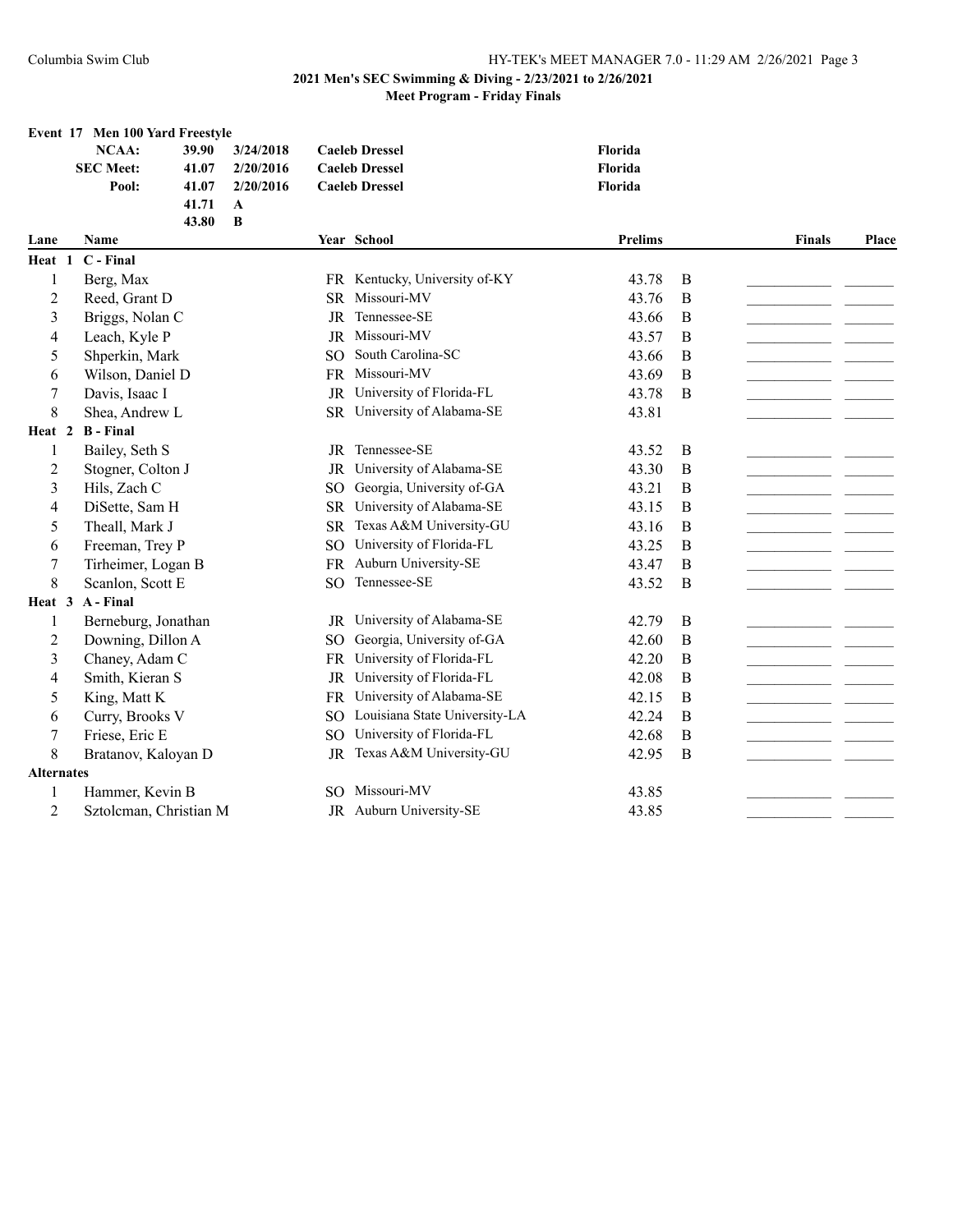|                     | Event 18 Men 200 Yard Breaststroke    |         |           |                 |                                                            |                    |   |               |       |
|---------------------|---------------------------------------|---------|-----------|-----------------|------------------------------------------------------------|--------------------|---|---------------|-------|
|                     | NCAA:                                 | 1:47.91 | 3/25/2017 |                 | <b>Will Licon</b>                                          | <b>Texas</b>       |   |               |       |
|                     | <b>SEC Meet:</b>                      | 1:51.58 | 2/21/2015 | <b>Nic Fink</b> |                                                            | Georgia            |   |               |       |
|                     | Pool:                                 | 1:52.67 | 2/25/2014 |                 | <b>Sam Tierney</b>                                         | <b>Missouri</b>    |   |               |       |
|                     |                                       | 1:52.61 | A         |                 |                                                            |                    |   |               |       |
|                     |                                       | 1:58.43 | B         |                 |                                                            |                    |   |               |       |
| Lane                | <b>Name</b>                           |         |           |                 | Year School                                                | <b>Prelims</b>     |   | <b>Finals</b> | Place |
| Heat 1              | $C$ - Final                           |         |           |                 |                                                            |                    |   |               |       |
| 1                   | Kaye, Parker L                        |         |           |                 | JR Tennessee-SE                                            | 1:57.86            | B |               |       |
| $\overline{c}$      | Flores, Alejandro M                   |         |           | <b>FR</b>       | Auburn University-SE                                       | 1:57.66            | B |               |       |
| 3                   | Perner, Nico F                        |         |           | SR.             | University of Alabama-SE                                   | 1:57.57            | B |               |       |
| 4                   | Sheils, Trey M                        |         |           | <b>FR</b>       | University of Alabama-SE                                   | 1:57.03            | B |               |       |
| 5                   | Smith, Hudson L                       |         |           | <b>SR</b>       | Texas A&M University-GU                                    | 1:57.33            | B |               |       |
| 6                   | Mason, Mitchell K                     |         |           |                 | FR Louisiana State University-LA                           | 1:57.58            | B |               |       |
| 7                   | Yip, Jordan                           |         |           | SO.             | South Carolina-SC                                          | 1:57.69            | B |               |       |
| 8                   | Schababerle, Jacob T                  |         |           |                 | JR Texas A&M University-GU                                 | 1:57.91            | B |               |       |
|                     | Heat 2 B - Final                      |         |           |                 |                                                            |                    |   |               |       |
| 1                   | Mikuta, Reid R                        |         |           |                 | FR Auburn University-SE                                    | 1:56.94            | B |               |       |
| $\overline{c}$      | Sanchez, Alex R                       |         |           | FR.             | Texas A&M University-GU                                    | 1:56.35            | B |               |       |
| 3                   | Dillard, Jarel A                      |         |           | <b>JR</b>       | Tennessee-SE                                               | 1:55.54            | B |               |       |
| 4                   | Patton, Ben H                         |         |           | SO <sub>2</sub> | Missouri-MV                                                | 1:55.11            | B |               |       |
| 5                   | Dubas, Mateusz Z                      |         |           |                 | FR University of Florida-FL                                | 1:55.31            | B |               |       |
| 6                   | Ribeiro, Vincent M                    |         |           | FR              | Texas A&M University-GU                                    | 1:55.74            | B |               |       |
| 7                   | Rindshoej, Freddie                    |         |           |                 | FR Missouri-MV                                             | 1:56.59            | B |               |       |
| 8                   | Pfyffer, Luca T                       |         |           |                 | SR Louisiana State University-LA                           | 1:56.94            | B |               |       |
| Heat 3              | A - Final                             |         |           |                 |                                                            |                    |   |               |       |
| 1                   | Al-Wir, Amro B                        |         |           |                 | FR University of Florida-FL                                | 1:55.01            | B |               |       |
| $\overline{c}$      | Vargas, Kevin L                       |         |           | SO <sub>1</sub> | University of Florida-FL                                   | 1:54.66            | B |               |       |
| 3                   | Dalmolin, Jack F                      |         |           | <b>SR</b>       | Georgia, University of-GA                                  | 1:54.42            | B |               |       |
| 4                   | Puente Bustamante, Andres E           |         |           | SO <sub>1</sub> | Texas A&M University-GU                                    | 1:54.12            | B |               |       |
| 5                   | Epitropov, Lyubomir E                 |         |           |                 | Tennessee-SE                                               | 1:54.34            | B |               |       |
| 6                   | Goodwin, Will A                       |         |           |                 | SO Missouri-MV                                             | 1:54.57            | B |               |       |
| 7                   | Maas, Derek E                         |         |           | SO.             | University of Alabama-SE                                   | 1:54.97            | B |               |       |
| 8                   | Houlie, Michael J                     |         |           |                 | JR Tennessee-SE                                            | 1:55.06            | B |               |       |
| <b>Alternates</b>   |                                       |         |           |                 |                                                            |                    |   |               |       |
|                     |                                       |         |           |                 |                                                            |                    |   |               |       |
|                     |                                       |         |           |                 |                                                            |                    |   |               |       |
| 1<br>$\overline{c}$ | Wayner, Harrison P<br>Miller, Henry S |         |           | JR              | Georgia, University of-GA<br>SO Kentucky, University of-KY | 1:58.14<br>1:58.59 |   |               |       |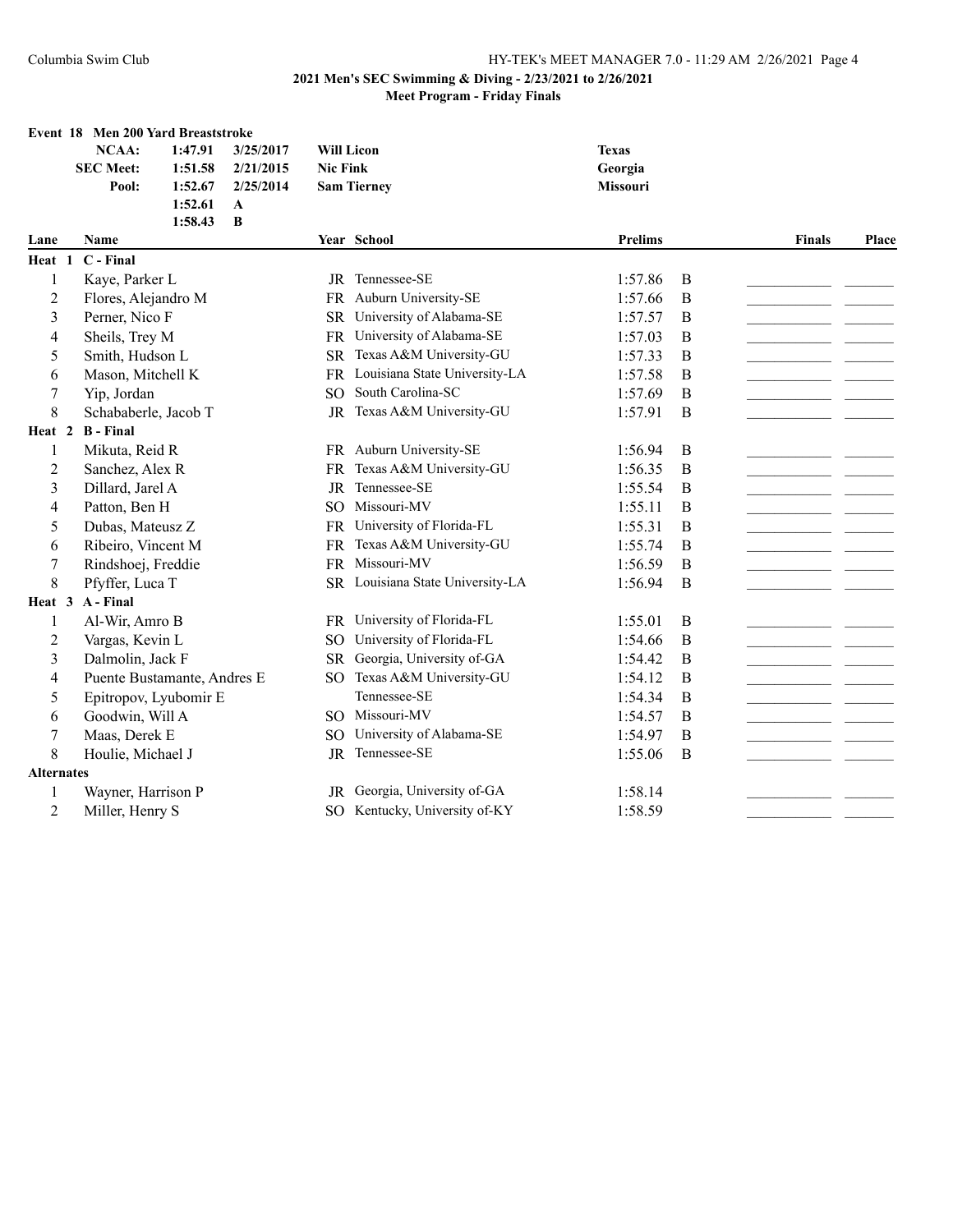|                   | Event 19 Men 200 Yard Butterfly |         |              |                 |                               |                |   |               |       |
|-------------------|---------------------------------|---------|--------------|-----------------|-------------------------------|----------------|---|---------------|-------|
|                   | NCAA:                           | 1:37.35 | 3/25/2017    |                 | <b>Jack Conger</b>            | <b>Texas</b>   |   |               |       |
|                   | <b>SEC Meet:</b>                | 1:40.59 | 2/19/2016    |                 | <b>Hugo Morris</b>            | <b>Auburn</b>  |   |               |       |
|                   | Pool:                           | 1:40.59 | 2/20/2016    |                 | <b>Hugo Morris</b>            | Auburn         |   |               |       |
|                   |                                 | 1:40.76 | $\mathbf{A}$ |                 |                               |                |   |               |       |
|                   |                                 | 1:46.69 | B            |                 |                               |                |   |               |       |
| Lane              | Name                            |         |              |                 | Year School                   | <b>Prelims</b> |   | <b>Finals</b> | Place |
| Heat 1            | C - Final                       |         |              |                 |                               |                |   |               |       |
| 1                 | Florea, Dane C                  |         |              |                 | JR Missouri-MV                | 1:47.31        |   |               |       |
| 2                 | Vanmeter, Riley J               |         |              | SO.             | University of Alabama-SE      | 1:46.99        |   |               |       |
| 3                 | Davis, Luke C                   |         |              | SO <sub>2</sub> | Missouri-MV                   | 1:46.08        | B |               |       |
| 4                 | Giraudeau, Joel G               |         |              | SO <sub>1</sub> | Tennessee-SE                  | 1:45.74        | B |               |       |
| 5                 | Lim, Ananda C                   |         |              | JR              | Georgia, University of-GA     | 1:45.97        | B |               |       |
| 6                 | Boylan, David D                 |         |              | SO.             | Louisiana State University-LA | 1:46.15        | B |               |       |
| 7                 | Brown, Cole E                   |         |              | JR              | University of Alabama-SE      | 1:47.05        |   |               |       |
| 8                 | Brown, Jace C                   |         |              | SO.             | Texas A&M University-GU       | 1:47.32        |   |               |       |
| Heat 2            | <b>B</b> - Final                |         |              |                 |                               |                |   |               |       |
| 1                 | Dahlgren, Jack A                |         |              |                 | JR Missouri-MV                | 1:45.55        | B |               |       |
| 2                 | Watson, Tyler J                 |         |              | SO.             | University of Florida-FL      | 1:45.36        | B |               |       |
| 3                 | Orcutt, Daniel L                |         |              |                 | SR Kentucky, University of-KY | 1:45.20        | B |               |       |
| $\overline{4}$    | Cancel, Miguel A                |         |              | $_{\rm JR}$     | University of Florida-FL      | 1:44.89        | B |               |       |
| 5                 | Tiffany, Jordan R               |         |              | FR              | Tennessee-SE                  | 1:44.95        | B |               |       |
| 6                 | Perera, Nicholas V              |         |              | JR              | University of Alabama-SE      | 1:45.35        | B |               |       |
| 7                 | McInerny, Evan P                |         |              |                 | FR Auburn University-SE       | 1:45.40        | B |               |       |
| 8                 | Rosely, Zane                    |         |              |                 | FR Kentucky, University of-KY | 1:45.61        | B |               |       |
| Heat 3            | A - Final                       |         |              |                 |                               |                |   |               |       |
| 1                 | Crawford, Jace A                |         |              |                 | FR University of Florida-FL   | 1:44.25        | B |               |       |
| 2                 | Abruzzo, Andrew J               |         |              | JR              | Georgia, University of-GA     | 1:43.26        | B |               |       |
| 3                 | Kovac, Danny D                  |         |              | JR              | Missouri-MV                   | 1:42.89        | B |               |       |
| 4                 | Murphy, Camden Y                |         |              | SR              | Georgia, University of-GA     | 1:41.90        | B |               |       |
| 5                 | Wilby, Mason J                  |         |              |                 | JR Kentucky, University of-KY | 1:42.69        | B |               |       |
| 6                 | Urlando, Luca R                 |         |              | FR              | Georgia, University of-GA     | 1:43.10        | B |               |       |
| 7                 | Hillis, Dillon W                |         |              | JR              | University of Florida-FL      | 1:43.81        | B |               |       |
| 8                 | Mota, Kayky M                   |         |              |                 | JR Tennessee-SE               | 1:44.72        | B |               |       |
| <b>Alternates</b> |                                 |         |              |                 |                               |                |   |               |       |
| 1                 | Auerbach, Cade E                |         |              | SR              | University of Alabama-SE      | 1:47.37        |   |               |       |
| $\overline{2}$    | Fenwick, Ben C                  |         |              |                 | JR South Carolina-SC          | 1:47.70        |   | <b>_</b>      |       |